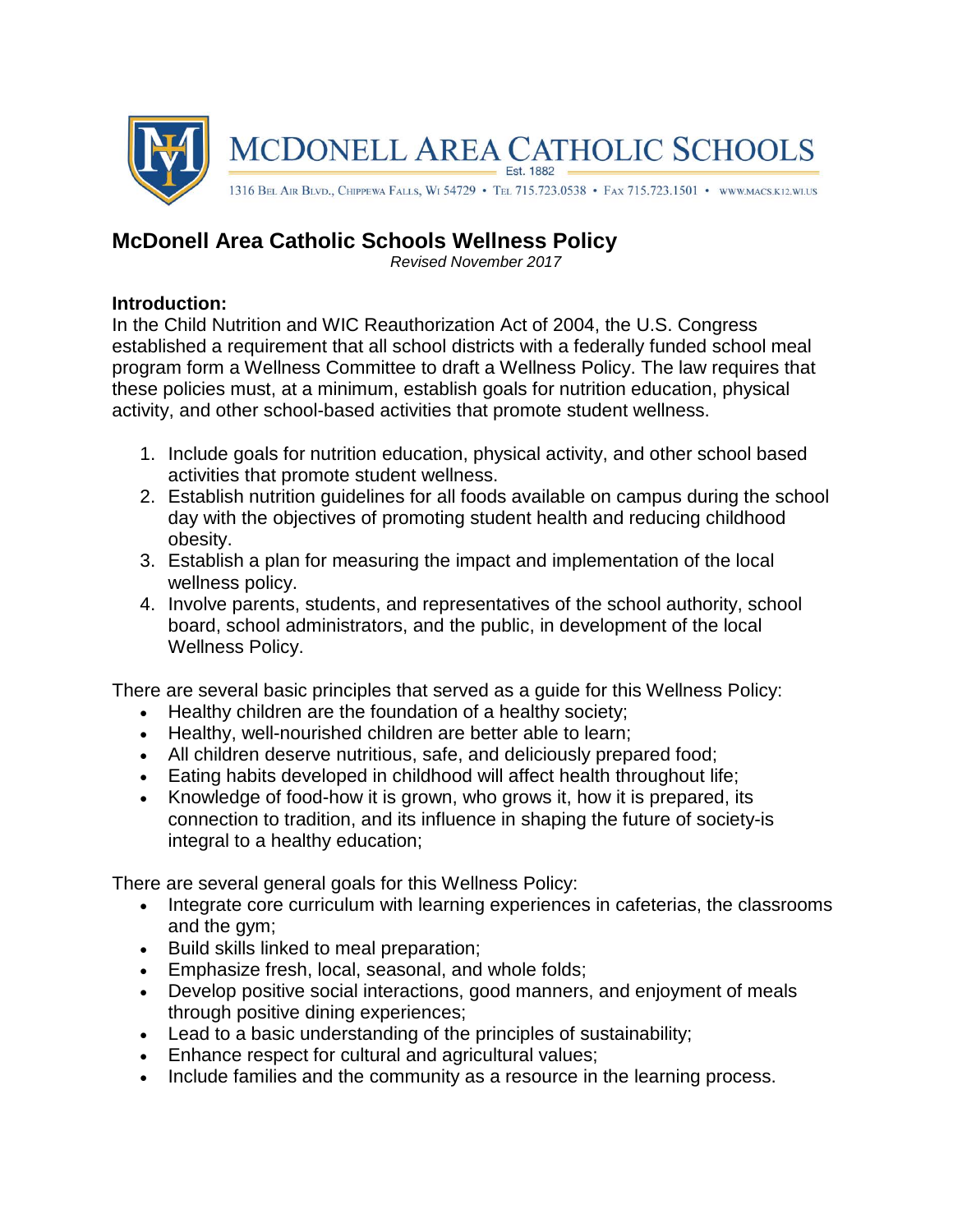#### **Mission**

The Education Commission of the McDonell Area Catholic Schools recognizes that there is a link between nutrition education, the food served in schools, physical activity, and environmental education, and that wellness is affected by all of these. The Education Commission also recognizes the important connection between a healthy diet and a student's ability to learn effectively and achieve high standards in school.

The Education Commission recognizes that it is the role of MACS, as part of the larger community, to model and actively practice, through policies and procedures: the promotion of a healthy family lifestyle. Physical activity, good nutrition, an active prayer life, sustainable agriculture, and environmental restoration are all part of a healthy lifestyle. Christ teaches this message on every page of the Gospel through the use of the communal or family meal. It is at the table where we learn to love our neighbor and ourselves, starting with our bodies. We cannot love our neighbor well if we do not first love ourselves.

The Education Commission further recognizes that the sharing and enjoyment of food, participation in physical activities and communal worship are fundamental experiences for all people and are a primary way to nurture and celebrate our cultural diversity. These fundamental human experiences are vital bridges for building friendships, forming inter-generational bonds, strengthening communities, and learning about the spiritual life. It is no coincidence that Christ gives himself to us in the form of a sacred banquet. The banquet is where we learn to love him and each other.

#### **Wellness Policy Requirement 1**

Set goals for nutrition education, physical activity, and other school-based activities that promote student wellness

#### **Nutrition Education**

To help ensure the health and well-being of each student attending McDonell Area Catholic Schools, and to provide guidance to school personnel in the areas of nutrition, health, physical activity and food service, the Education Commission encourages teachers, principals, and nutrition services employees to recognize the lunch period as an integral part of the educational program and work to implement the goals of this policy. The following are the goals:

- No student goes hungry during school;
- An economically sustainable meal program makes available a healthy and nutritious lunch to every student at every school so that students are prepared to learn to their fullest potential;
- Sampling and tasting shall be encouraged as part of nutrition education;
- Staff is encouraged to utilize food from local farms based upon availability and acceptability;
- Schools shall use food as an integrator and central focus of education about human events, history, and celebrations, and shall encourage classes to use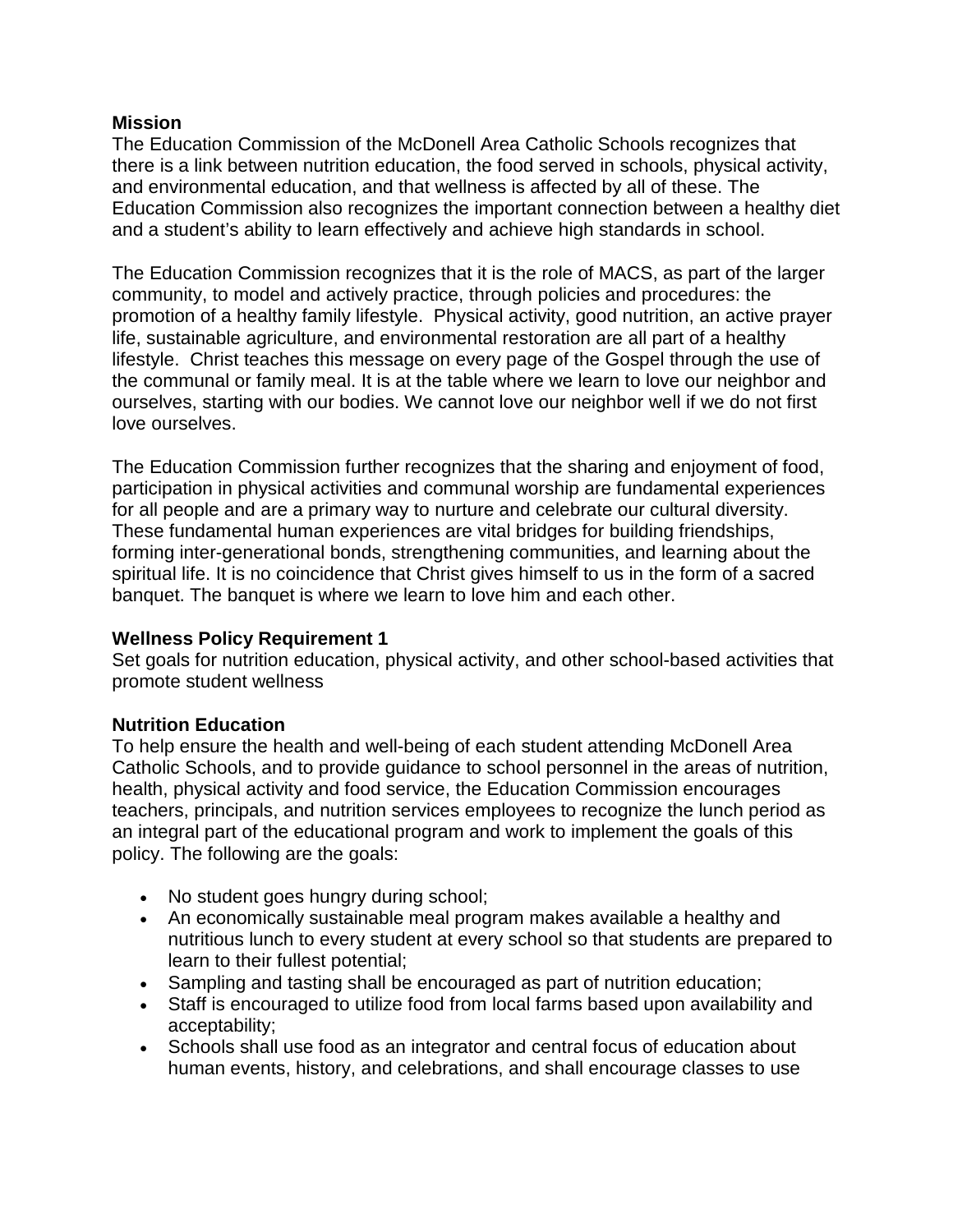food and cooking as part of a learning experience that sheds light on the customs, history, traditions, and cuisine of various countries and cultures;

- Eating experiences, cooking experiences and nutrition education are integrated into the core academic curriculum at all grade levels;
- Schools shall promote food-centered activities that are healthful, enjoyable, developmentally appropriate, culturally relevant, and participatory, such as contests, promotions, taste testing, farm visits, school gardens, and kitchen classrooms;
- Lunch periods shall be scheduled so that students do not have to eat lunch unusually early or late, and ideally, so that they come after periods of exercise;
- At each school site, students shall play a role in a recycling program that begins with the purchase of recycled products and maximizes the reduction of waste by recycling, reusing, composting and purchasing, recycled products;
- Meals will be attractively presented and served in a pleasant environment with sufficient time for eating, while fostering good eating habits, enjoyment of meals, good manners, and Christian respect for others;
- The Maintenance Department shall include kitchen facilities, food preparation and storage of equipment as a high priority in its comprehensive maintenance policy;

# **Physical Activity**

The Education Commission recognizes the positive benefits of physical activity for student health and academic achievement. Recognizing that physical education is a crucial and integral part of a child's education, the district will provide opportunities to ensure that students engage in healthful levels of vigorous physical activity to promote and develop the student's physical, mental, emotional, and social well-being. Besides promoting high levels of personal achievement and a positive self-image, physical education activities should teach students how to cooperate in the achievement of common goals.

The components of the district's physical education program shall include a variety of kinesthetic activities, including team, individual, and cooperative sports and physical activities, as well as aesthetic movement forms, such as dance. Students shall be given opportunities for physical activity through a range of before-school and/or after-school programs including, but not limited to, intramurals, interscholastic athletics, and physical activity clubs. The Superintendent or designee may grant temporary exemption from physical education if a student is ill or injured and a modified program to meet his/her needs cannot be provided.

The following goals apply:

- Physical education teachers shall develop and implement a curriculum that connects and demonstrates the interrelationship between physical activity, good nutrition, and health;
- Physical education is integrated into the core academic curriculum at all grade levels;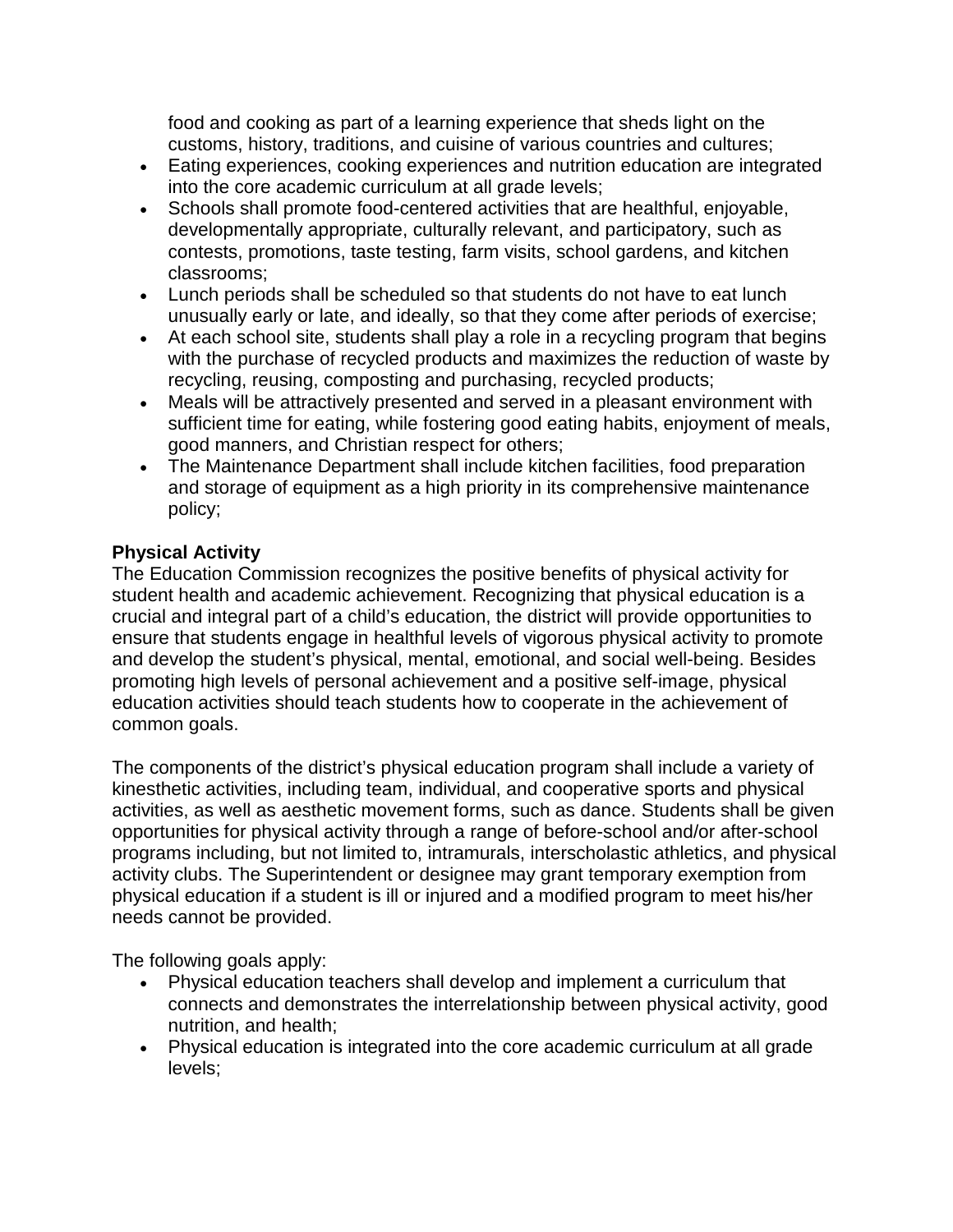- An appropriate alternative activity shall be provided for students with a physical disability that may restrict excessive physical exertion;
- Physical education staff shall appropriately limit the amount or type of physical exercise required of students during excessively hot weather, or other inclement conditions.

## **School-Based Learning Experiences**

The Education Commission recognizes that experiential learning activities that assist students to make connections between diet, health, and environment are critical to formation of student understanding of personal wellness within a larger context of environmental health. Schools play a crucial role in educating students on environmental issues and preparing them to be the stewards of their natural resources. The quality of life in future generations will depend upon our students' willingness and ability to solve today's environmental problems and prevent new ones from developing.

The following goals apply:

- Staff is encouraged to integrate garden, nutrition education, cooking and eating experiences, and energy and renewable energy experiences into the curriculum for math, science, social studies and language arts at all grade levels;
- Staff is encouraged to establish relationships with local farms so that farmers and farm workers will visit school classrooms and students will visit farms;
- Students are encouraged to recycle, conserve materials, water, and energy, use biodegradable materials when possible, and dispose of wastes in an environmentally sound way at school, in the cafeteria, and in all classroom-based activities;
- Food service and teaching staff shall work cooperatively to integrate experiences in cafeterias and farm field trips with the formal learning experience of all students.

## **Professional Development**

The Education Commission recognizes that using the local food system as a context for learning, and embedding nutrition education in a school's curriculum, generates new content for students to learn. It also requires teachers to learn new content and new strategies for teaching it. For food service personnel, new menus require new ways of purchasing, preparing, and presenting foods. The transition to an educational model that makes food and health central parts of the academic curriculum requires professional development. The following goals apply:

- Regular professional development will be provided to enable the Food Service Staff to become full partners in providing excellent school meals;
- Regular professional development will be provided to teachers and the Food Service Staff on basic nutrition, nutrition education, and benefits of sustainable agriculture;
- The Food Service Staff will have access to USDA-approved computer software, training, and support to implement nutrient-based menu planning when such flexibility is desirable.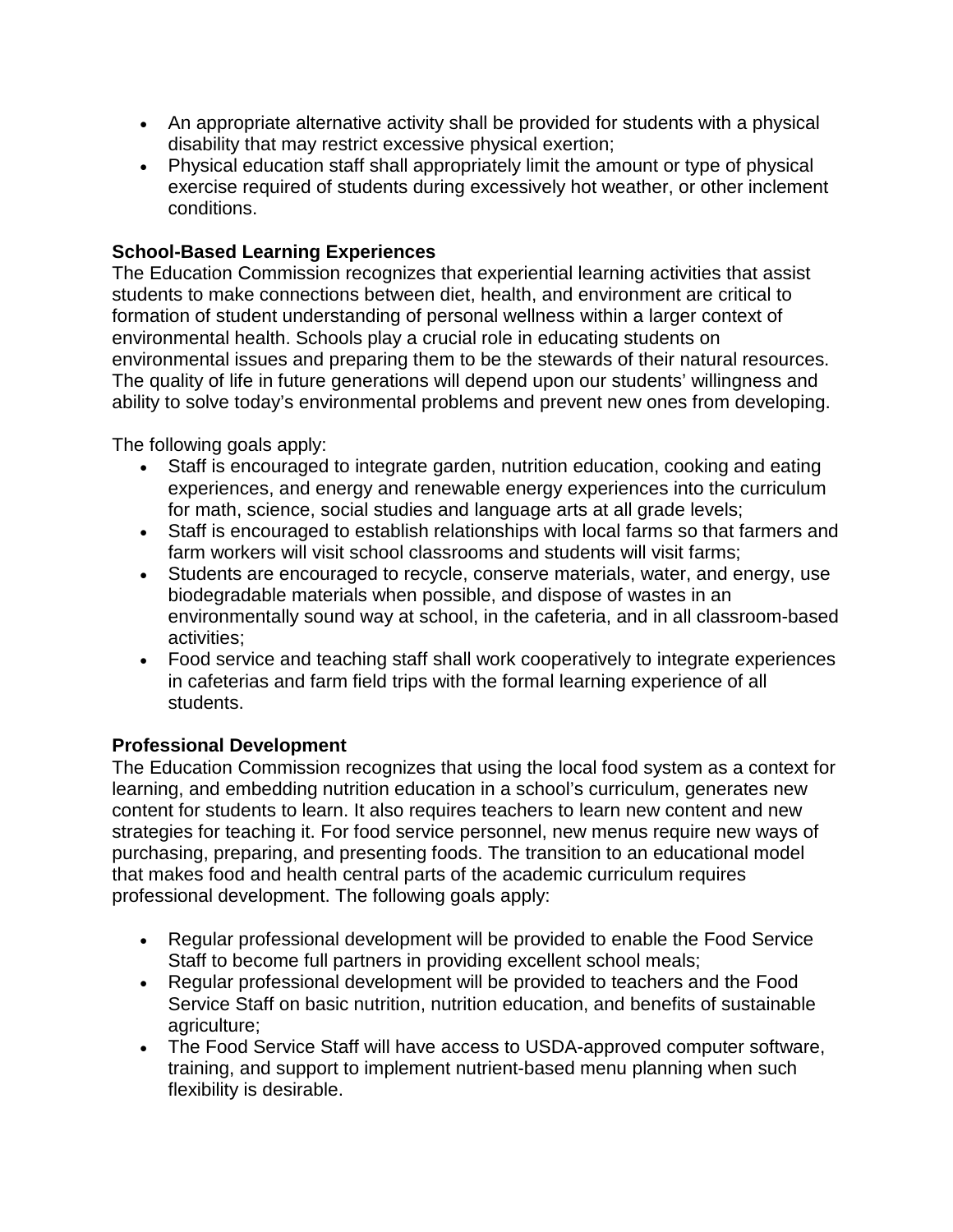## **Waste Reduction**

The Education Commission recognizes that school meal programs that utilize prepackaged, processed foods consistently generate more solid waste than those that cook from whole ingredients. A shift to cooking meals from fresh, whole ingredients usually leads to a reduction in solid waste, and in the expense associated with waste disposal.

The following goals apply:

- Meals prepared at school utilize fresh, whole, unpackaged, unprocessed or minimally processed ingredients, to the maximum extent possible, in order to preserve nutritional content and reduce packaging waste;
- Cafeterias model environmentally sound practices, educate and involve students and staff in reducing waste, composting, recycling and purchasing recycled material;
- Packaging containing school meals is made of recycled content and should be recycled.

## **Wellness Policy Requirement 2**

Establish nutrition guidelines for all foods available on campus during the school day. Part of the educational mission of the McDonell Area Catholic Schools is to improve the health of the entire community by teaching students, families and faculty ways to establish and maintain life-long healthy lifestyle habits. The mission shall be accomplished through nutrition education, physical education, environmental restoration, core academic content in the classroom, and the food served in schools.

The following goals apply:

- All qualified children will become eligible for free meals;
- Maximum participation in the school meal program will be achieved by developing a coordinated, comprehensive outreach and promotion plan;
- A shift from food-based planning to nutrient-based planning (as set forth in USDA guidelines) will be considered when it allows for more flexible food selection;
- The nutritional value of the food served will significantly improve upon USDA Dietary Guidelines through provision of nutritious, fresh, tasty, locally grown food whenever possible;
- Schools will provide students with at least 30 minutes to eat after sitting down for lunch;
- The Food Services Staff will coordinate its menus with seasonal production of local farms, so that school meals will reflect seasonality and local agriculture;
- Schools shall develop a "Healthy Snacks" policy, and provide parents and teachers with a list of healthy, affordable food choices for snacks and parties;
- Foods offered to students and employees of the district during the day as a snack, an incentive, or in school offices, whether provided by parents or staff, shall be consistent with the goals of the policy;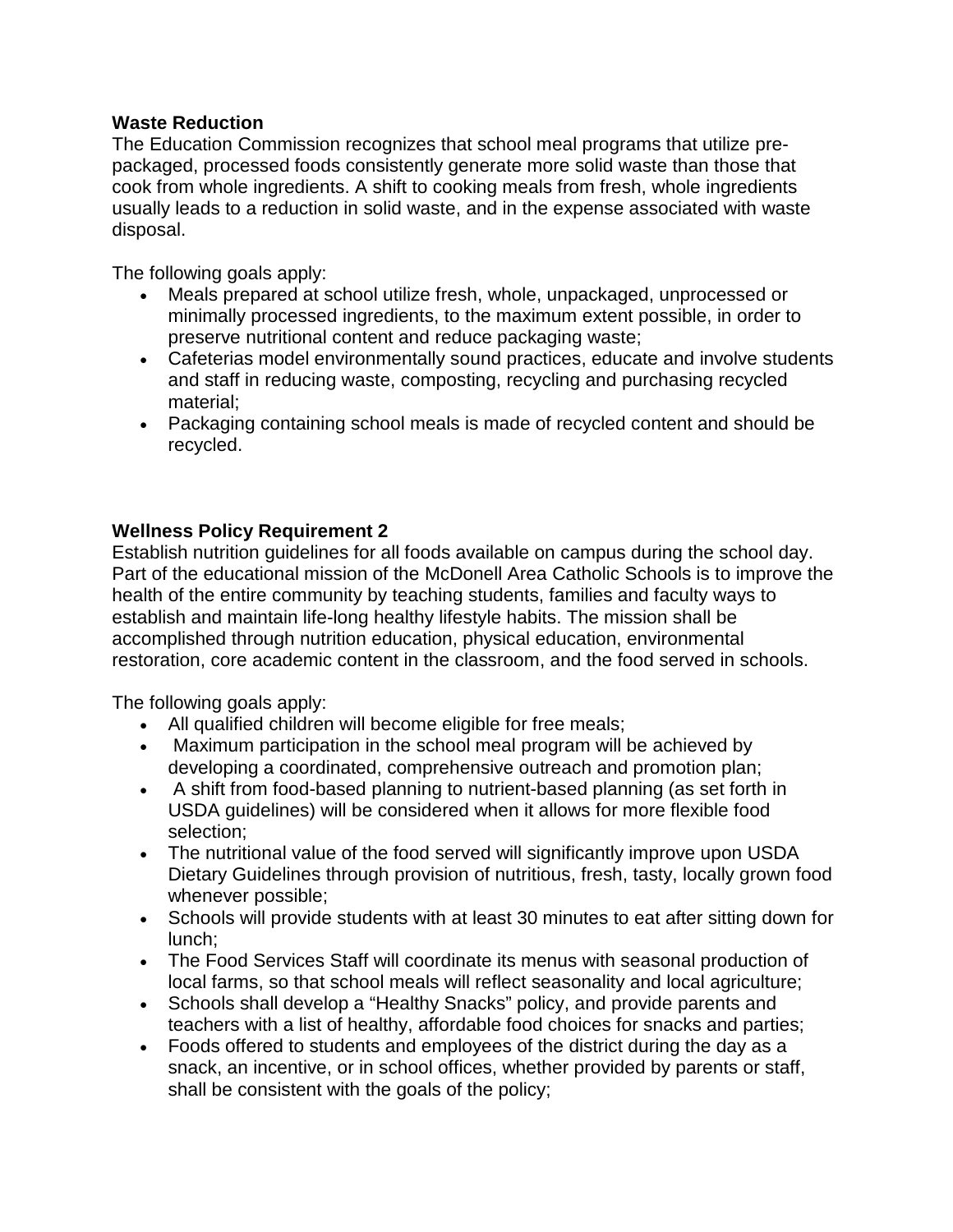- Schools shall limit celebrations that involve food during the school day to shared monthly birthday celebrations, and should discourage serving foods and beverages that do not meet nutrition standards for foods and beverages sold individually;
- The foods used during classes as part of the learning process, for fundraisers that take place at school, for at-school parties, or school-sponsored events, should follow the nutrition guidelines for snacks at school, and should be healthy, safe, and delicious;
- Parents and staff are encouraged to provide party snacks that are consistent with the goals of the policy, and to see to it that such items are served after the lunch hour whenever possible;
- Foods served at school will carry sufficient nutrition information to allow parents and students to make informed dietary choices.
- Schools shall offer a variety of fresh fruits and vegetables, at least two non-fried vegetables and two fruit choices each day, and five different fruits and five different vegetables over the course of a week;
- Vending machines and school stores shall only offer approved items.

# **Wellness Policy Requirement 3**

Establish a plan for measuring the impact and implementation of the local wellness policy.

In conjunction with adoption of a Wellness Policy, the district shall establish a standing Wellness Committee to remain actively engaged with food service in monitoring the implementation of the Wellness Policy and in presenting recommendations to the Education Commission. The Wellness Committee and Food Service should work cooperatively in evaluating success. The Wellness Committee shall present to the Education Commission an annual report each year, with the following content:

- Review and comment on the profit and loss statement, marketing plan and business plan;
- Recommendations for improving the delivery and cost effectiveness of food services;
- Recommendations to increase the amount of fresh, local produce offered through the School Meal Program;
- Solicit student preferences through taste tests, surveys, and interviews, and through student participation on the Wellness Committee;
- Describe the level of service for each site and level of participation for each site;
- Report on the progress in meeting the Wellness Policy goals Nutritional quality of the food being served;
- Inventory of equipment;
- Budget for maintenance and replacement equipment;
- Annual review of school food sales to determine:
- Percentage of food purchased from local sources and the total dollar amount spent on local food; I
- Income benefit or loss due to increases in local purchasing;
- Opportunities to increase purchase of local and seasonal items;